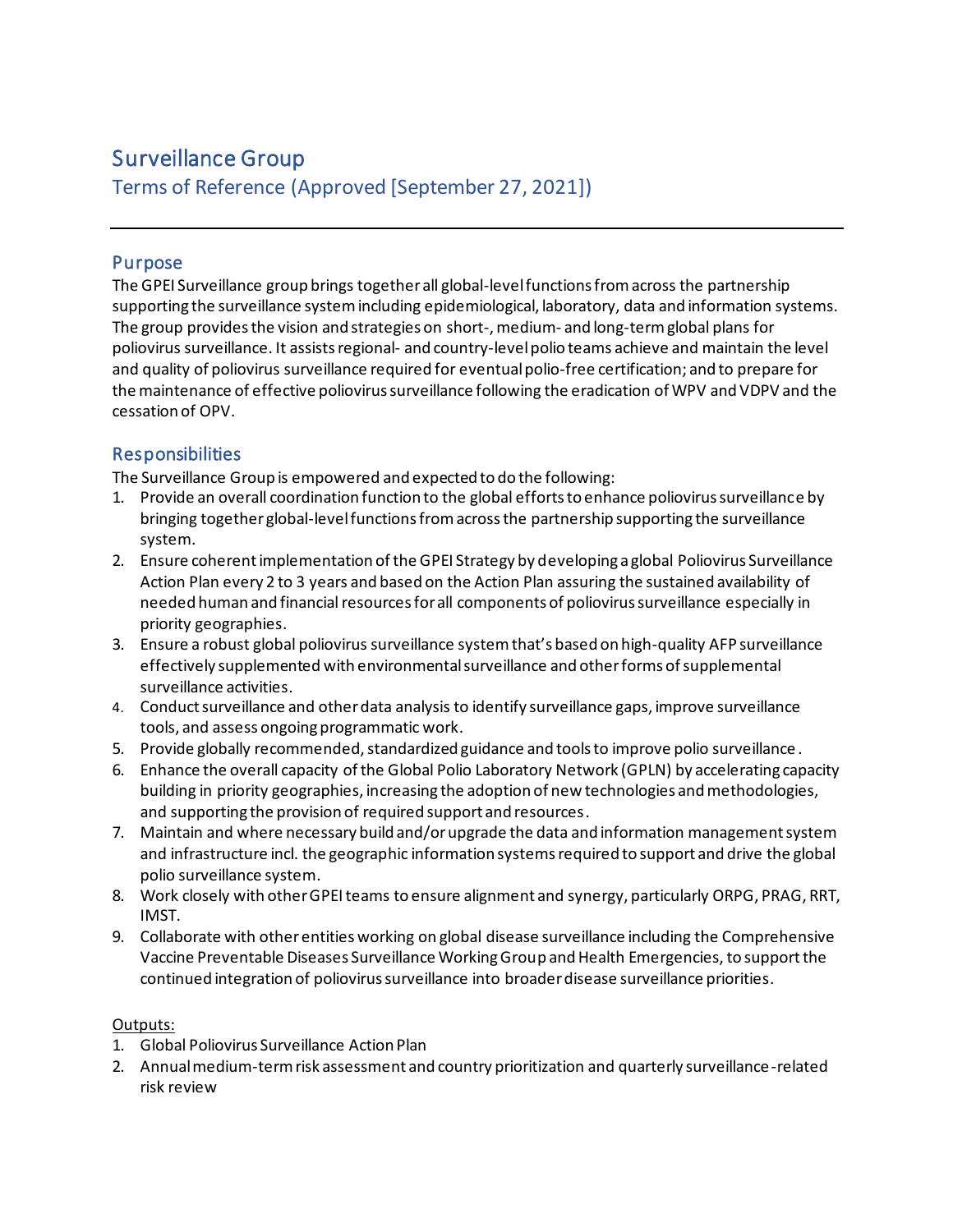- 3. Direct support to regions and priority countries in the implementation of the Global Polio Surveillance Action Plan
- 4. Regular updates on the implementation of the Action Plan and other activities to the SC and the EMU as necessary, including surveillance-related risks and country prioritization
- 5. Monthly reporting of performance against key performance indicators including timeliness of detection, to be shared through the EMU, with ORPG and other GPS Groups and stakeholders.

## Gender Perspective

Gender mainstreaming (the process of assessing implications for women and men of any planned action, in all areas and at all levels) is an integral dimension to the achievement of gender equality, which is considered a powerful determinant of health outcomes and a major factor in the movement towards polio eradication.

The Surveillance Group is responsible for supporting gender mainstreaming and the GPEI gender strategy within the group by:

- Dedicating time to develop and undertake activities to mainstream gender in their respective group, in conjunction with the Gender Mainstreaming Group (GMG), on an annual basis, and ensuring completion of activities (e.g., training via webinars, coaching, and/or mentoring).
- Leveraging technical support from the GMG, where feasible and applicable, throughout the course of activities (i.e., across program planning, design, implementation, monitoring, evaluation) to ensure that a gender equality lens is being applied.
- Being aware of GPEI's Gender Equality Strategy KPIs and implementing actions to help meet the expected results, leveraging support from the GMG, where needed.

# Composition and secretariat

The Surveillance Group shall be led by a Chair and Vice-Chair and shall consist of as many other Members as needed to fulfill the group's responsibilities.

## Leadership

- The Surveillance Group shall be led by a Chair and Vice-Chair.
- The SC will appoint the named parties for the roles of Chair and Vice-Chair after soliciting feedback from the Surveillance Group members, using coordination support from the SC Secretariat. It is recommended that the individuals nominated to these two roles do not come from the same organization.
- The term for each role is 12 months, with the option for rotation (preferred) or renewal at the discretion of the SC.

#### Membership Expectations

In general, individual members of the Surveillance Group have the following responsibilities:

- Be familiar with the charge and work of the Surveillance Group.
- Have pertinent expertise (e.g., epidemiology, laboratorian, data management analyst, business) and/or represent the perspective of an agency or stakeholder group.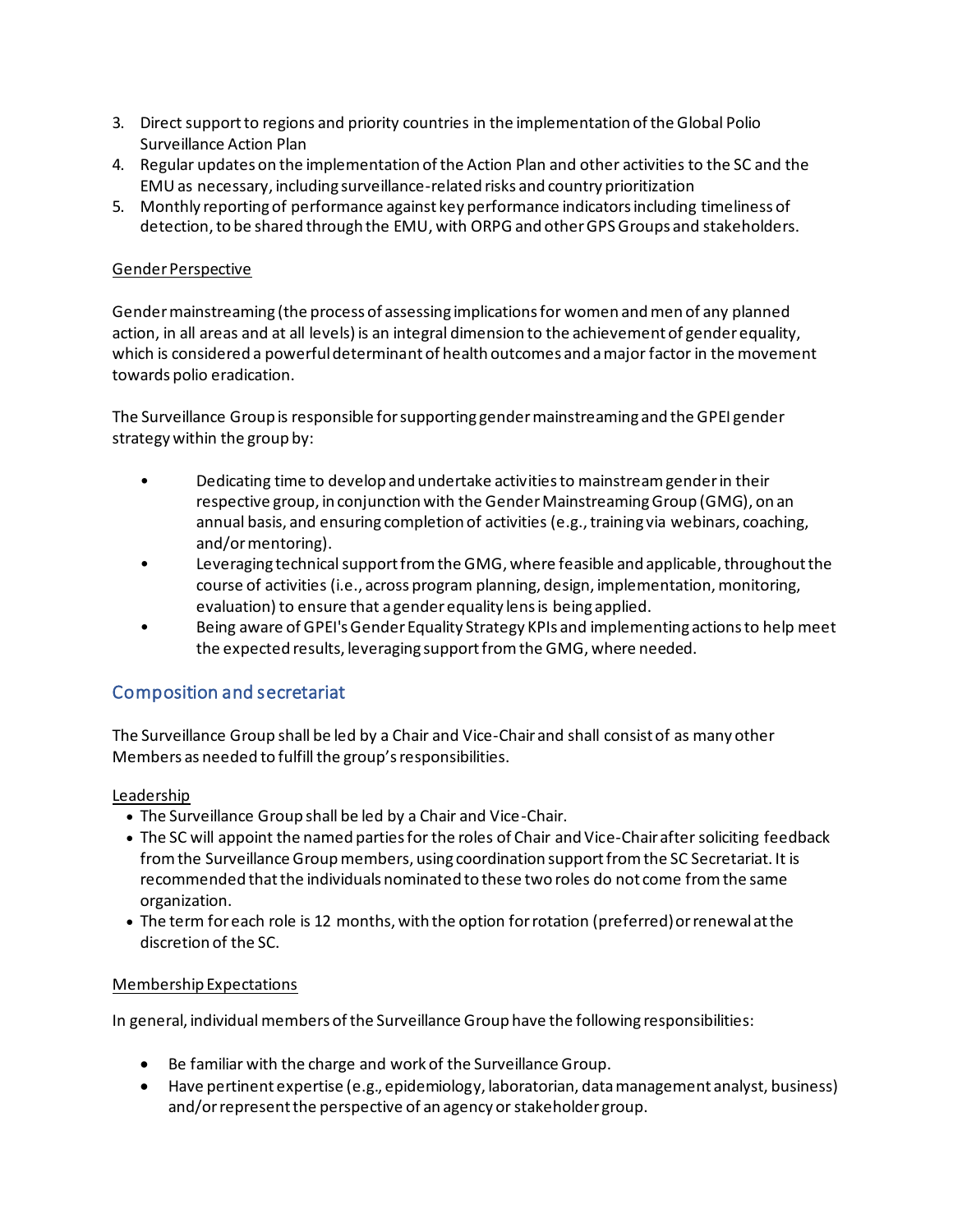- Attend 70% of all meetings (and for the entire duration of the meetings).
	- o A committee member who misses two consecutive meetings, when the member has not made a case for exception to the Chair, may be replaced.
	- $\circ$  If replacement of a member is required, the Chair will flag the issue with the pertinent agency and make the request.
- Be actively engaged at all meetings and provide relevant and focused comments (e.g., ensure that you have read circulated pre-read materials and have developed perspective on the topic area prior to attending the meeting).
- Dedicate time to participating in and/or leading work/activities, outside of planned meeting times.
	- $\circ$  The specific amount of time is to be estimated by the Chair and Vice-Chair and discussed with individual members at the start of the year but is generally expected to range from 10 to 20 hours/month.
- Demonstrate flexibility in unanimity building discussions and take different perspectives into account.
- Relay discussions and updates on work undertaken, back to the member's respective agency, to ensure coordinated efforts across GPEI and the agency (e.g., to minimize duplicative activities).
	- $\circ$  Communicate with the SG any activities that respective agency/group are planning or will be launching that will have a substantial effect on surveillance performance at the national-, regional-, and global-level.
- Efforts will be made to guarantee gender balanced representation of members (ideally 50% women and 50% men) and to alternate among different level positions (to avoid appointing only junior positions).
- All core members will be offered additional gender training opportunities according to their needs/competencies.

For groups that have distinguished Core Members vs. Non-Core Members in their respective TOR:

- For Core Members, the above applies.
- For Non-Core Members (i.e., Supplementary or Liaison Roles), the Chair determines the responsibilities.

For partner agencies that propose individual member names to serve on the Surveillance Group, the above must be taken into consideration. The recommendation is to discuss capacity with the potential candidate, prior to a proposal to serve on the Surveillance Group.

## Additional Surveillance Group Member Selection & Roles

- The SC shall assign two core members (i.e., primary and secondary member) from partner agencies in accordance with the needs communicated by the Chair and in alignment with these Terms of Reference.
- The Surveillance Group includes laboratory surveillance, managed by the Global Polio Laboratory Network (GPLN) whose TORs can be found here [link to be inserted]. The SC shall assign up to three core members from GPLN to the Surveillance Group in accordance with the needs communicated by the Chair and in alignment with these Terms of Reference.
- The core members shall form the decision-making organ of the SG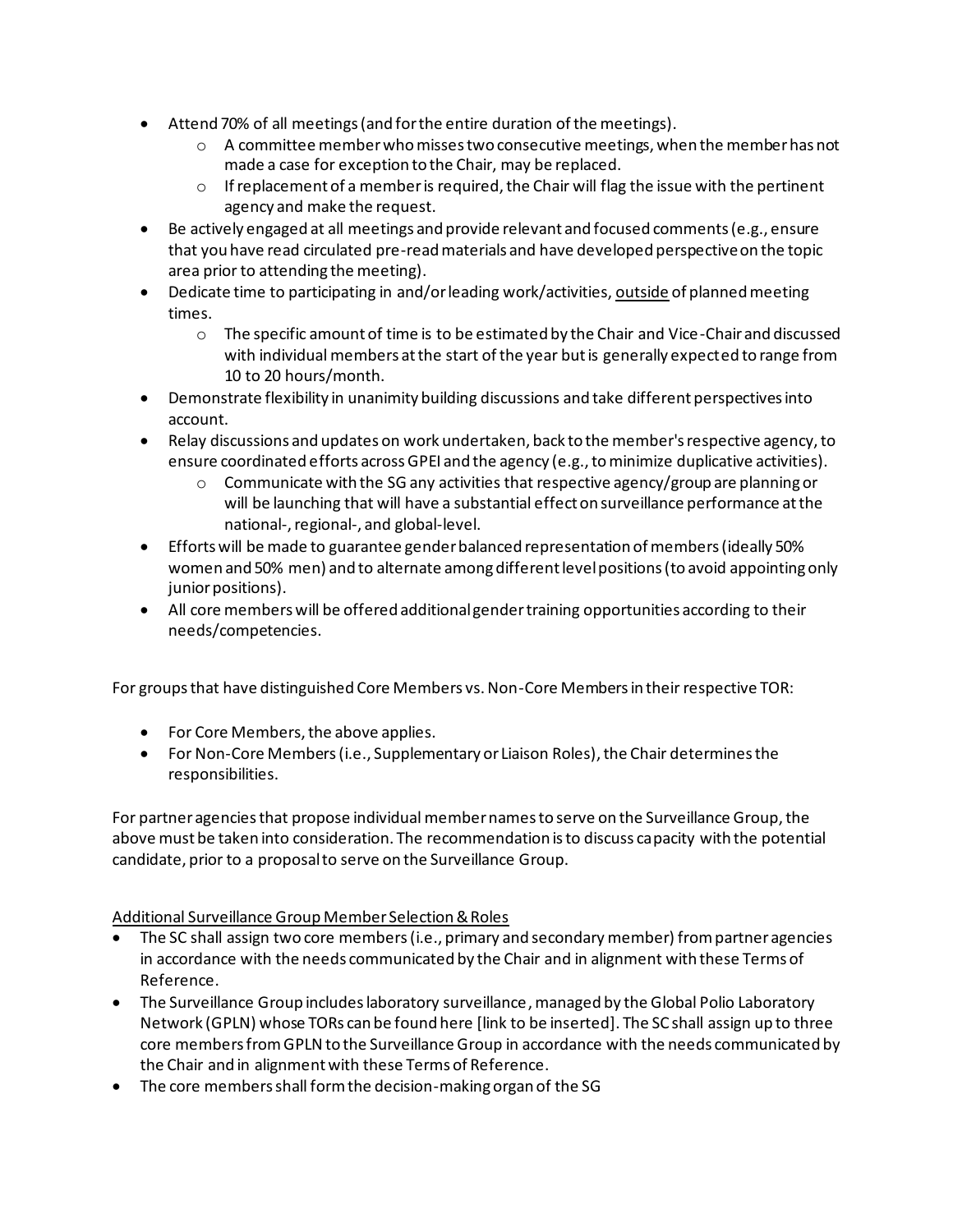- Additional membership of the Surveillance Group shall consist of as many individuals as the group deems necessary to efficiently and effectively fulfill the group's responsibilities and at a minimum:
	- o Field and laboratory representatives from the regional offices;
	- $\circ$  Liaisons from Global Program support groups to facilitate collaboration (e.g., OPRG, PRAG) and relevant groups working on global disease surveillance e.g., the Comprehensive VPD surveillance group;
	- o And as necessary, additional partnering agencies/groups(observers)
- The Surveillance Group shall assign at least one liaison to Global Program Support groups that are key for surveillance collaboration (e.g., OPRG, PRAG).

## Secretariat

- The Secretariat role shall be determined by the Chair.
- There shall be one individual designated as the primary contact for the Secretariat, regardless of how many individuals actively work to support the Surveillance Group in its activities.
- The Secretariat supports the Surveillance Group with the following, as needed:
	- o Facilitating work in collaboration with the Chair and Vice-Chair;
	- o Scheduling meetings;
	- o Planning logistics;
	- o Compiling agendas;
	- $\circ$  Distributing meeting materials (pre-reads and post-discussion), including meeting minutes;
	- o Tracking action items and coordinating on progress to closure of action items;
	- $\circ$  Scheduling and preparing progress reports, in conjunction with the Chair and Vice-Chair;
	- o Coordinating with other groups; and
	- $\circ$  Maintaining responsibility for relevant documents (e.g., knowledge management / information management/online portal for sharing materials).

# Accountability

# **Accountability**

- The Surveillance Group is accountable to the SC via the EMU.
- Individual Surveillance Group Members serve in their roles at the joint pleasure of the SC and the Surveillance Chair.

## Reporting

- The Surveillance Group, led by the Chair, shall periodically report progress to the SC as requested by the EMU.
- In coordination with the EMU, the Surveillance Group shall also contribute to status reportsfor the POB on a semi-annualbasis, or as frequently as requested.
- The Surveillance Group shall be responsible for contributing to reports requested by any established body that requires global surveillance assessment feedback, including the Independent Monitoring Board (IMB), and the Global Certification Commission.

## Decision-Making

• Unanimity is the ideal for all decisions made by the Surveillance Group and should be pursued wherever possible.